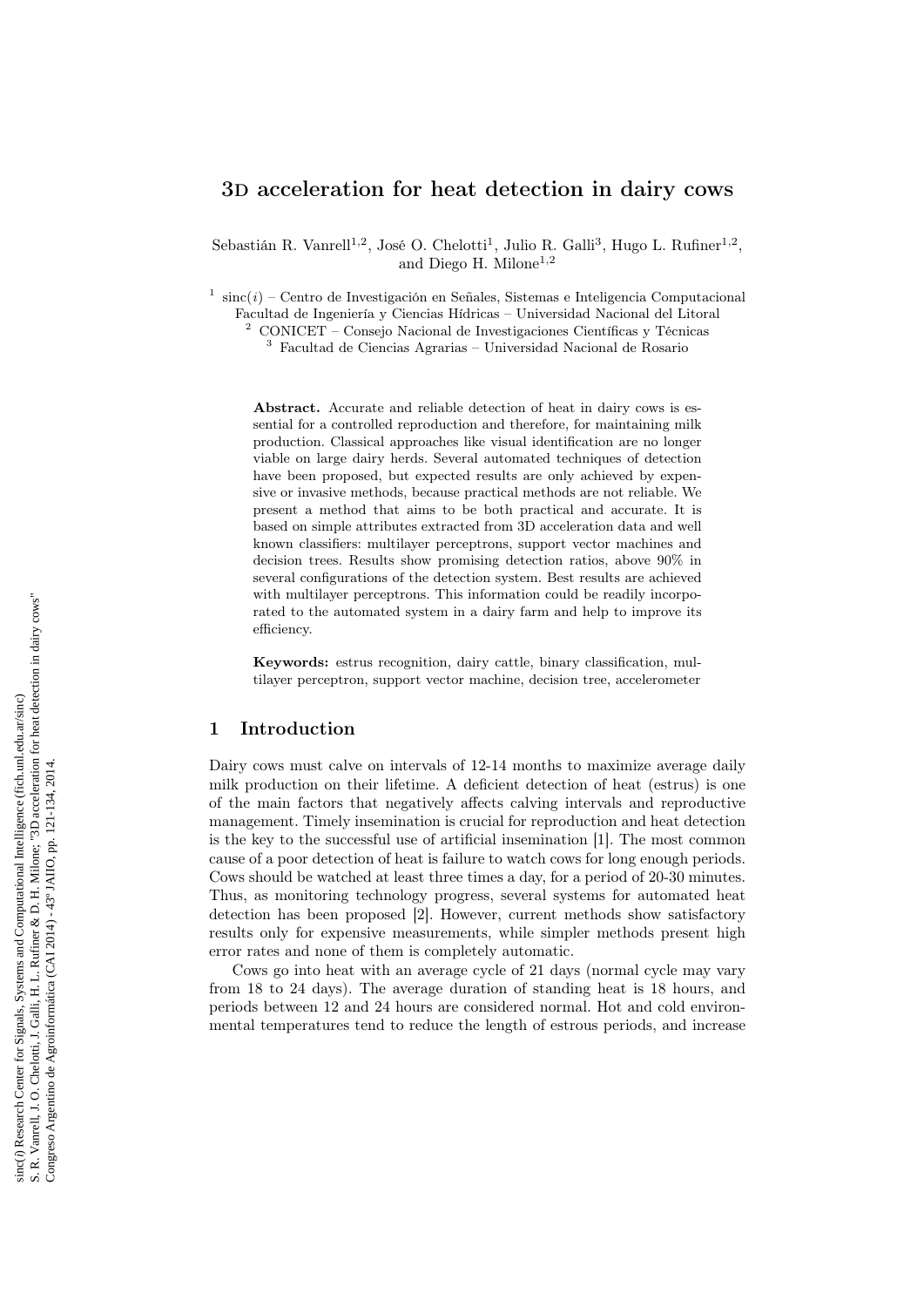the difficulty in detecting heat [1]. Successful artificial insemination relies on correct heat identification because it is only possible in a short-time window after heat [3]. Missing a cycle will delay the next calving unnecessarily, causing economical and sustainability complications.

When a cow is in heat exhibits behavioral patterns which are distinctly different from the rest of the estrous cycle. For example, some signs of heat are: increased nervousness and/or restlessness which result in greater physical activity, cows that mount each other, and group formation of sexually active cows [1]. Except for [3], no works on automatic recognition of heat behaviors has been found in the literature. In similar problems, identification of behaviors or activities from sensors has been tried on humans [4, 5] and animals [6–10]. For example, authors in [4] attempted to identify everyday human activities with wearable sensors. In [7] is presented an automatic system that decodes ingestive sounds of cattle and gives information of grazing behavior. In [10] a method for behavior recognition of cows using a 3D accelerometer and support vector machine is proposed. Behaviors analyzed —such as standing, feeding, walking were distinguishable by direct observation of a non expert. However, visual detection of heat behavior is possible but require an expert. Some activities last for minutes and other just for a few seconds ill conditioning the detection problem. Classification shows weak results because some behaviors were often confused.

In the past two decades several methods have been proposed for automatic heat detection [2]. Some of them have excellent accuracy but they involve measurements that are expensive, impractical or invasive. For example, body or milk temperature were considered, but they are not useful for practical applications, since both are highly influenced by external factors [11]. Milk progesterone achieved good rates of detection but at the expense of high costs and extra labor. Voluntary activity of cows were considered as an important indicator of heat, but additional observations and the use of a cow calendar are suggested as necessary conditions for sufficiently high detection. In recent years, technological improvements have enabled the development of devices that combine activity sensing with other measurements, such as lying/standing conditions. For example, in [3] a change detection algorithm was proposed by combining information from step count and lying time.

Acceleration signals have been found as a feasible source for automated identification of behavior patterns in animals and humans [9, 8, 12], however, no attempts to automatically detect heat from acceleration data have been reported. In this work is presented a strategy that has shown promising results and that has several advantages: data is collected in a simple and not invasive way, by attaching the device to the collar of the animal; recording device and data processor are not expensive; data processing is fast, results can be obtained seconds after that data is downloaded from the device; expert can concentrate only on those cows that show altered behaviors, a useful attribute in large herds. Acceleration records are filtered and segmented. After that, simple statistical attributes are extracted from each segment. Extracted features from a segment are shown to a classifier, which decides if the record belongs to a normal cow or a cow in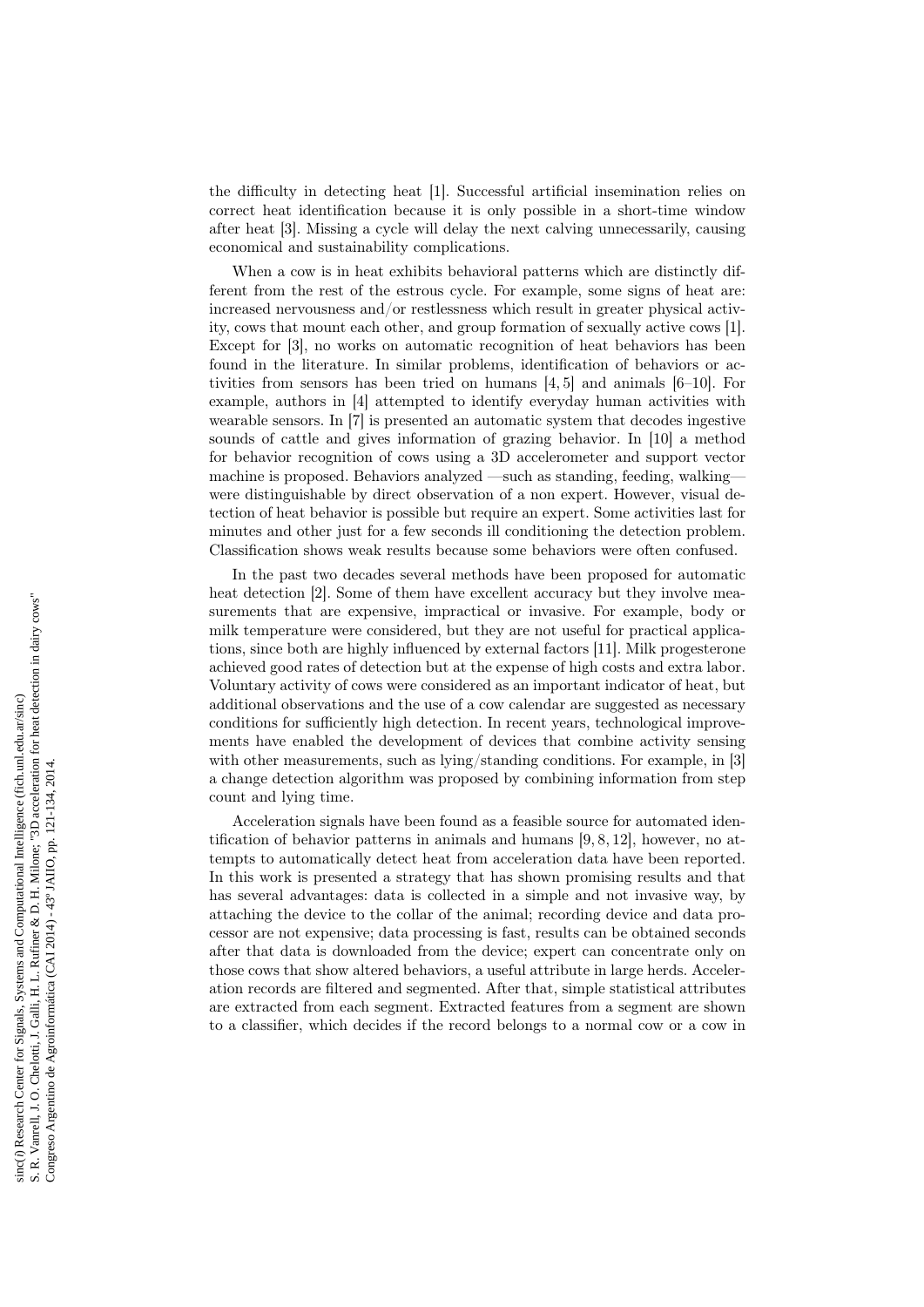heat. Tested classifiers are multilayer perceptrons, support vector machines and decision trees.

The rest of this article is organized as follows: Section 2 introduces the analyzed signals and gives a detailed description of the detection method, including feature extraction and classification. Section 3 describes data collection and datasets generation. Results are presented and discussed in Section 4 and finally the conclusions are given in Section 5.

## 2 Detection method

Analyzed signals consist of three-dimensional acceleration varying through time. A fragment of a typical acceleration record is shown in Fig. 1. The three upper plots correspond to the acceleration on north  $(a_n)$ , east  $(a_e)$ , and up  $(a_u)$  directions. The bottom plot represents the magnitude of the total acceleration vector  $|\mathbf{a}| = \sqrt{a_n^2 + a_e^2 + a_u^2}$ . Accelerations on vertical axes are given in m/s<sup>2</sup>. Time on horizontal axes is given in s. Visual differences are not evident when signals recorded on normal cows and cows in heat are compared. Thus, a threshold, or some other rule, can not be defined.

A pattern recognition approach where the proposed system learns from labeled examples is applied. In a simplified scheme, the recognition system can be seen as a pipeline with two main stages: feature extraction (Section 2.1) and classification (Section 2.2). The feature extraction stage involves the conversion of the raw signal into a vector of attributes. In the classification stage, these feature vectors are given as an input to the classifier, which estimates the class that each vector belongs to. In the following subsections both stages will be explained in detail.

#### 2.1 Basic feature extraction

The problem of interest is the detection of discriminative changes in the dynamic patterns contained in the records. A record could be extremely long and the translation into only one feature vector would not be the best choice. Furthermore, records of different duration are the typical situation. A common strategy in the field of signal processing involves the division of the original records into time fixed-length segments and then the translation of each segment into a feature vector. The flow of this processing strategy can be seen in Fig. 2. Each feature vector  $x_i$  represents a segment labeled as i and is integrated by attributes extracted from  $a_n$ ,  $a_e$ ,  $a_u$  and |a|. Therefore, from each record a collection of feature vectors is generated. Five attributes are extracted from the acceleration signal in each direction, which finally are organized to form a feature vector  $x_i$ of twenty elements.

The shadowed area in Fig. 2 corresponds to the feature extraction detailed for  $a_n$  in Fig. 3. The same is applicable to  $a_u$ ,  $a_e$  and  $|a|$ . First, a high pass filter is applied to the  $a_n$  segment, thus, baseline components of the signal are separated from those related to movements. The cutoff frequency will be defined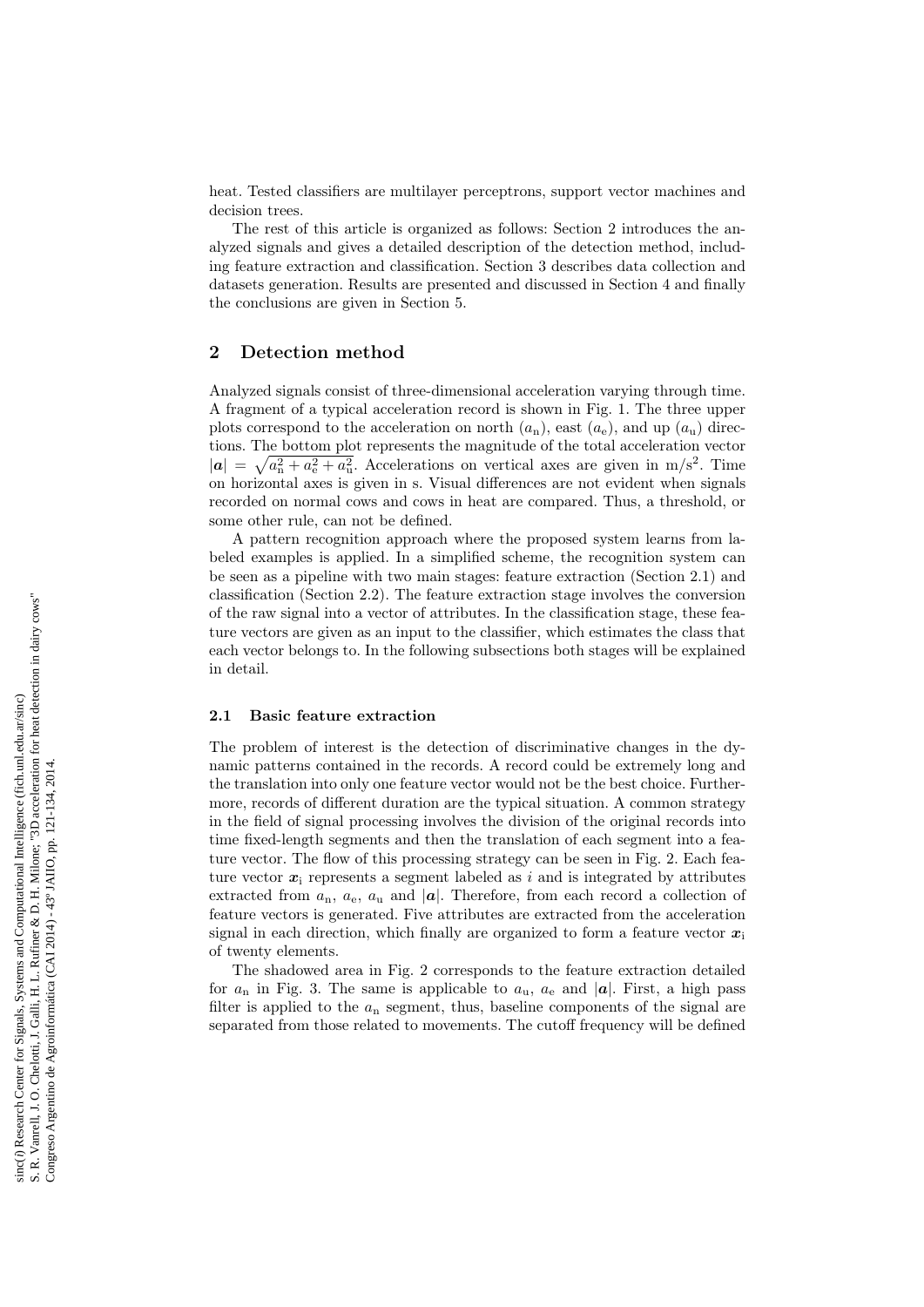

Fig. 1. Fragment of a typical record. From top to bottom,  $a_n$ ,  $a_e$  and  $a_u$  plots correspond to the acceleration on north, east and up directions. The magnitude of the total acceleration vector  $|\mathbf{a}| = \sqrt{a_n^2 + a_e^2 + a_u^2}$  is shown in the last plot.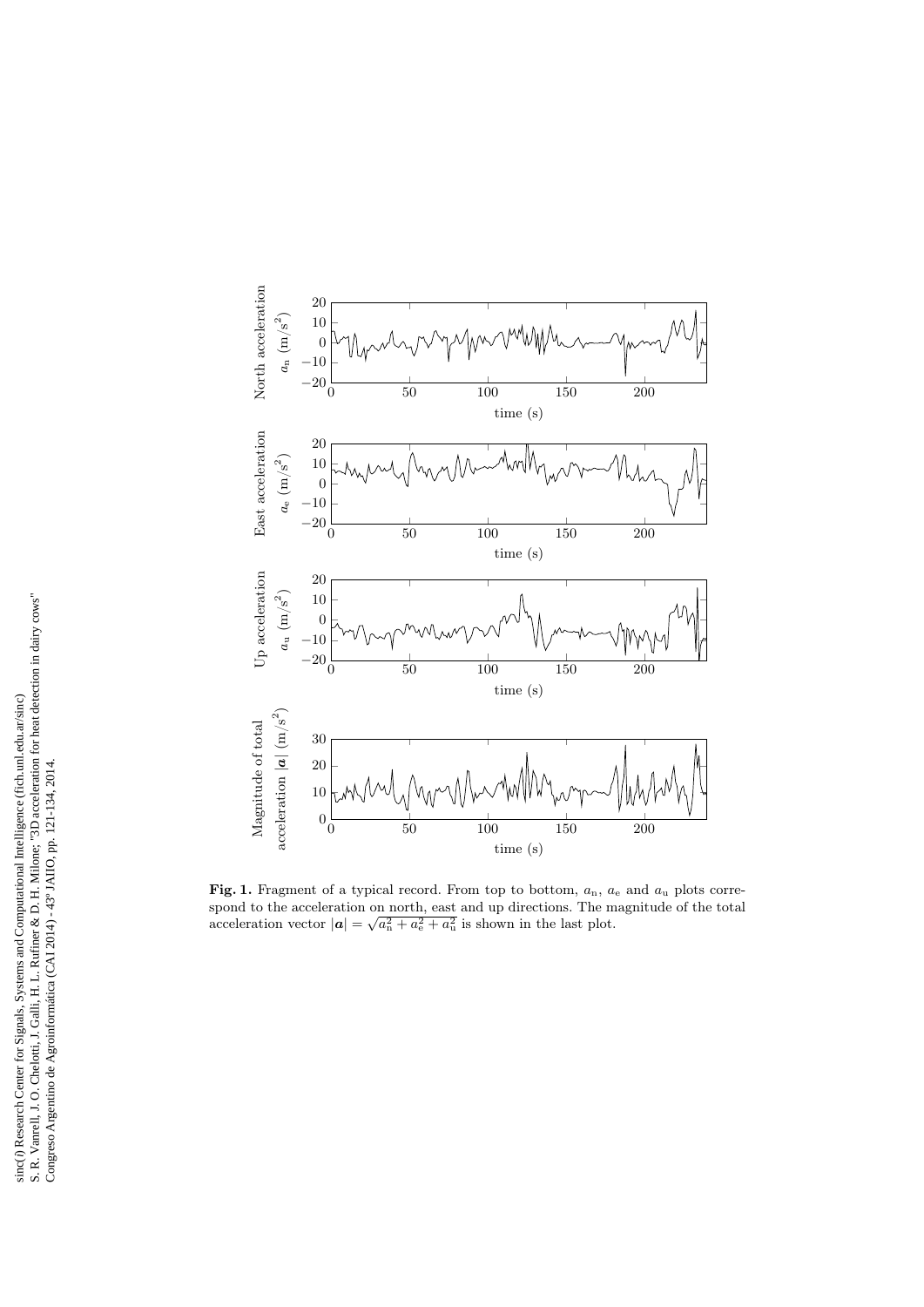

Fig. 2. Extraction of feature vector from a segment of the original signal.

later. Then, from the filtered signal five features are extracted: energy, maximum, minimum, amplitude (max − min) and standard deviation. These characteristics are stored as five float numbers that are arranged in a feature vector. Feature extraction processing is developed using Matlab.

In a following stage, feature selection is achieved using methods implemented in [13]. Correlation-based Feature Subset Selection (CFS) is selected for evaluation in combination with an exhaustive search. CFS evaluates the worth of a subset of attributes by considering the individual predictive ability of each feature along with the degree of redundancy between them. Subsets of features that are highly correlated with the target class, while having low intercorrelation, are preferred. Restricted by the available data, only a preliminary feature selection is done.

### 2.2 Classification

A proper design of a classifier involves the separation of data into training and testing sets. Each feature vector in the training set contains one target value (the class label) and several attributes (the extracted features). Based on the training data, the goal of the classifier is to predicts the target values of the test feature vectors given only the attributes [14].

After successfully representations are constructed from segmented acceleration data, the problem of automatic heat recognition follows naturally. It may be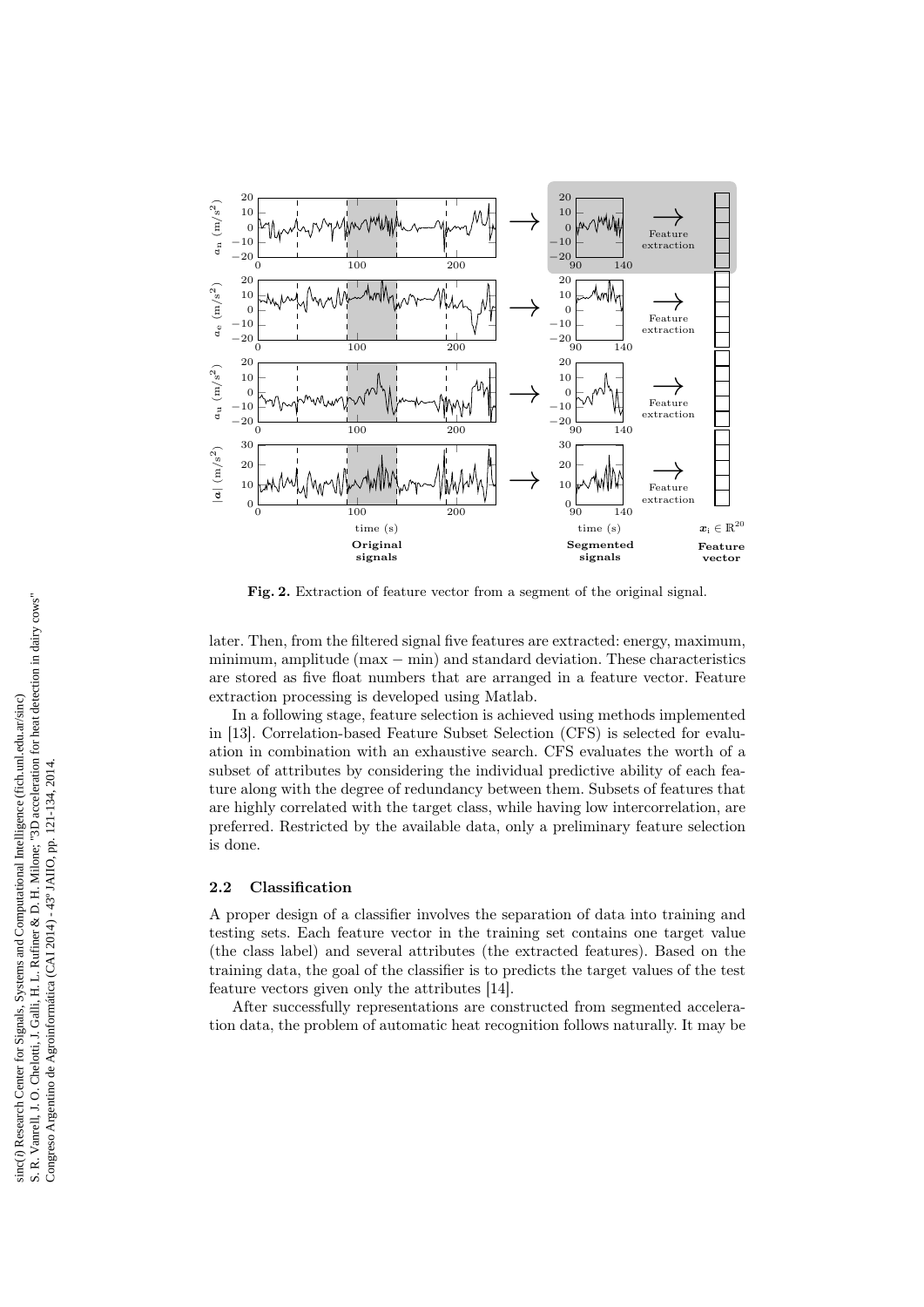

Fig. 3. Features extraction from a segment of raw signal.

simply considered as a binary classification problem where each feature vectorlabel pair consist of 20 attributes and a label that indicates heat or normal. In this work, three conventional static classifiers are tested: feed forward neural networks, support vector machines, and decision trees.

The assumption of this approach is that each segment contain enough information to represent one of the two target classes. That is, the discriminatory information is conserved after segmentation. Moreover, segments are considered independent. Thus, feature vectors can be presented to classifiers in any order. All classifiers are implemented using [13], except for the support vector machines, that are implemented with [15].

Multilayer Perceptron (MLP) is a conventional feed-forward artificial neural network design that can deal with non-linearly separable data. Consists of several layers of nodes in a directed graph, with each layer fully connected to the next one. Each neuron uses a hyperbolic tangent as the activation function. For further details see [16].

In this work, the number of inputs is set to 20 and the number of outputs to 2. One hidden layer is used. Attributes are normalized and labels binarized. Learning rate is fixed to 0.3, momentum to 0.2 and epochs to 1000. The remaining options are leaved in their default values. In preliminary experiments, significant changes were not observed using different number of neurons in the hidden layer. Thus, 5 neurons are used as it provided the best results.

Support vector machines (SVM) is a useful machine learning technique for binary classification problems. Conceptually, input feature vectors are nonlinearly mapped to a very high-dimension feature space. The mapping to a higher dimension is done by a kernel function  $K$ . In this feature space a linear decision surface is built. That surface is a hyperplane and is located to achieve the maximal margin of separation between the two classes (see [17] or [18] for detailed explanations). In this work, a radial basis function  $K(\mathbf{x}_i, \mathbf{x}_j) = e^{-\gamma |\mathbf{x}_i - \mathbf{x}_j|^2}$  is chosen with a soft margin penalty for misclassifications. Penalty coefficient C and parameter  $\gamma$  are optimized over the independent dataset (sets will be described in Section 3). Remaining parameters of the classifier are kept on their default values.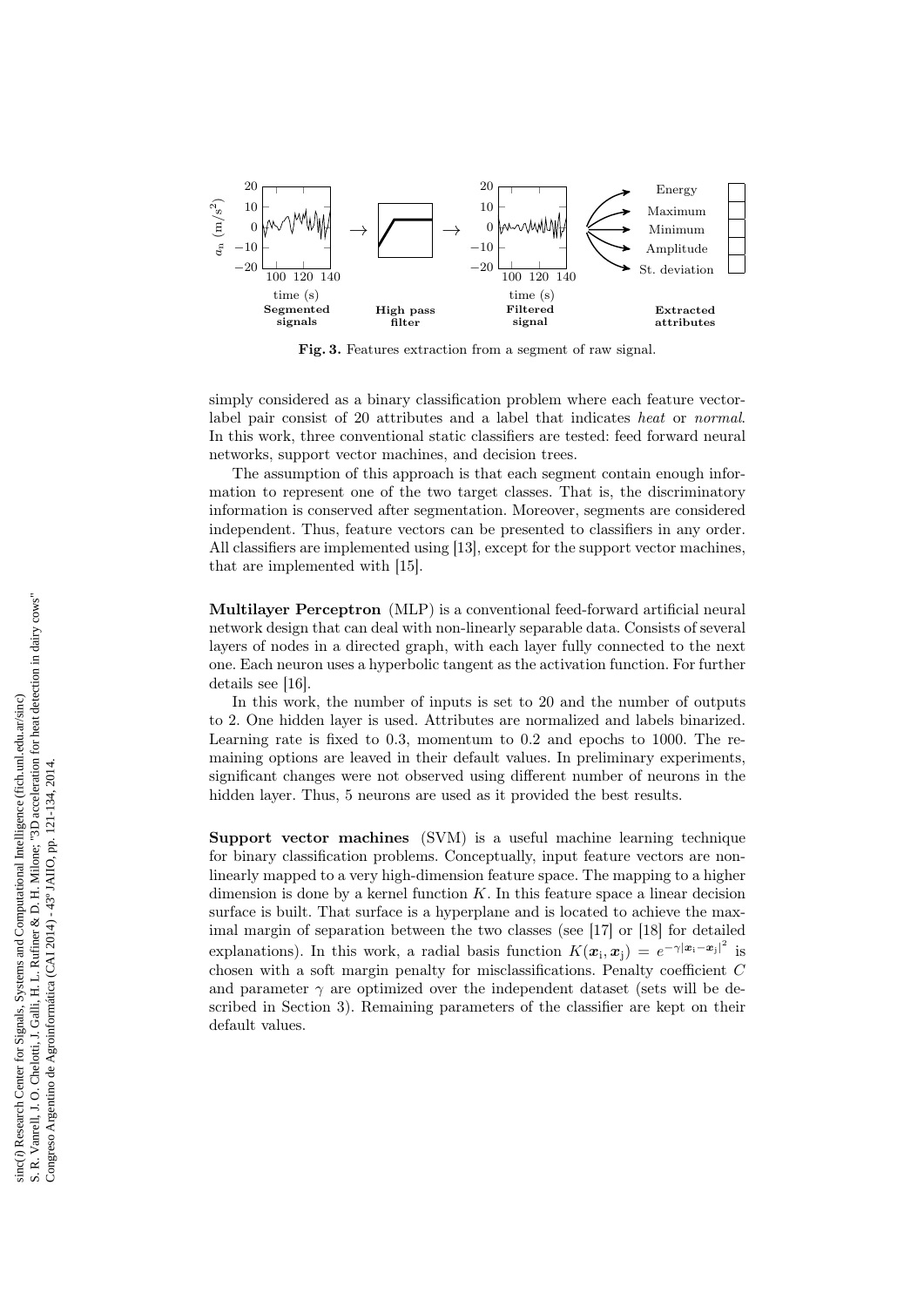Decision Trees (DT) are characterized by the fact that an unknown feature vector is classified into a class using one or several decision functions in a sequential manner. In general, a decision tree consists of a root node, a number of interior nodes, and a number of terminal nodes. The root node and interior nodes, collectively referred as non-terminal nodes, are linked into decision stages; the terminal nodes represent final classifications. Associated with the root node is the entire set of classes into which a feature vector may be classified. Each node consists of a set of classes to be discriminated, the set of features to be used, and the decision rule for performing the classification. For further details see [19, 20]. In this work, a decision tree is built using the C4.5 algorithm. Changes in pruning confidence did not reflected significant differences. Thus, default settings are used.

## 3 Data collection and datasets

Three-dimensional acceleration were recorded using an inertial measurement unit (IMU) placed inside a box securely attached to the collar of the animal (Fig. 4). The IMU combines triaxial gyroscope, accelerometer, and compass sensors in conjunction with advanced processing to give reliable measurements. Normal signals were recorded during grazing on a cow that was not in heat. Records corresponding to heat were recorded on a cow that exhibited signs of heat. The data collected when the animal was tied or influenced by the experiment itself were excluded from the analysis. Sampling rate was fixed to 1 Hz for all records. The mean record duration was 5 minutes.



Fig. 4. Schematic ilustration of recording device attached to the top of the collar. Direction of positive  $x, y$  and  $z$  acceleration axes are shown.

Gravity and north directions were registered as versors at the same sampling rate in conjunction with accelerations. East versor was obtained by cross product between gravity and north versors. Up direction was obtained simply as the opposite to gravity. After that, acceleration on  $x, y$  and  $z$  axes were projected over north, east and up directions.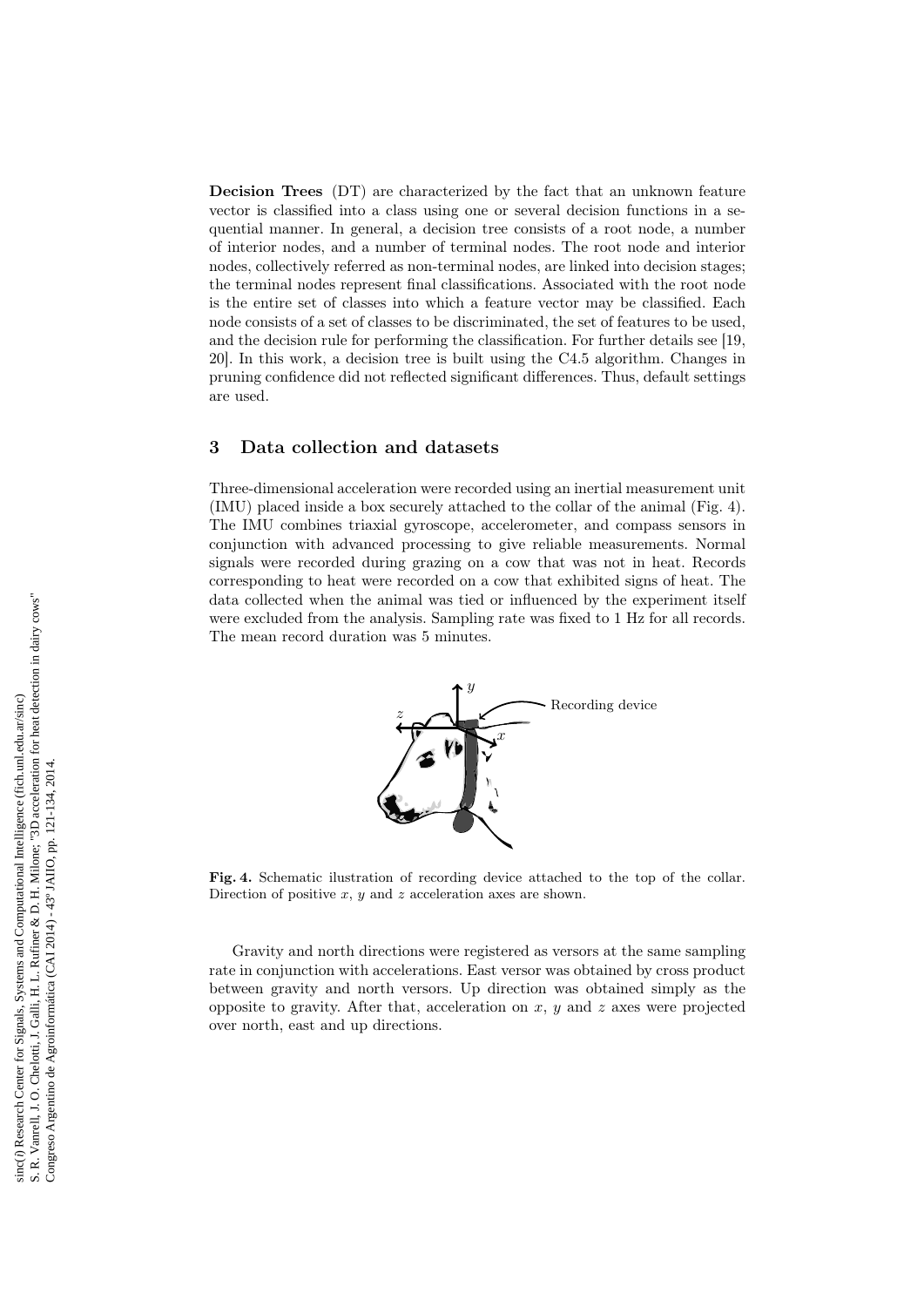In each record, signals were segmented in blocks of 20, 40, 60, 80 and 100 seconds. The segments, or blocks, were generated by a fixed-length time window, without overlap. The window was moved across the original signals from the end to the beginning, and any remaining samples were discarded. As it was detailed in Section 2.1, feature vectors were created by filtering and extracting features from one segment at a time. The first five datasets listed in Table 1 correspond to the extraction of features without filtering. The remaining ten datasets were obtained by applying a high pass filter with a cutoff frequencies of 0.15 and 0.25 Hz. Those frequencies were selected in preliminary experiments as they seem to give a good balance between energy conservation and low frequencies attenuation.

The resulting number of feature vectors extracted from raw signals are listed in Table 1. Each feature vector belongs to heat or normal class and is represented by the 20 attributes detailed in Section 2.1.

|          | Dataset Segments size | High pass                      | Number of |
|----------|-----------------------|--------------------------------|-----------|
| name     | (seconds)             | frequency (Hz) feature vectors |           |
| $D_1$    | 20                    | 0.00                           | 49        |
| $D_2$    | 40                    | 0.00                           | 24        |
| $D_3$    | 60                    | 0.00                           | 15        |
| $D_4$    | 80                    | 0.00                           | 11        |
| $D_5$    | 100                   | 0.00                           | 9         |
| $D_6$    | 20                    | 0.15                           | 49        |
| $D_7$    | 40                    | 0.15                           | 24        |
| $D_8$    | 60                    | 0.15                           | 15        |
| $D_9$    | 80                    | 0.15                           | 11        |
| $D_{10}$ | 100                   | 0.15                           | 9         |
| $D_{11}$ | 20                    | 0.25                           | 49        |
| $D_{12}$ | 40                    | 0.25                           | 24        |
| $D_{13}$ | 60                    | 0.25                           | 15        |
| $D_{14}$ | 80                    | 0.25                           | 11        |
| $D_{15}$ | 100                   | 0.25                           | 9         |

Table 1. Description of datasets generated from raw signals. In the columns: size of segments, number of feature vectors, and cutoff frequency of the filter.

To perform feature and model selection, a subset of 12 feature vectors was extracted from  $D_1$ . Selected feature vectors were removed from  $D_1$  to non invalidate the cross validation of the next section. Therefore, two new sets were defined,  $D_{1s}$  (for selection) and  $D_{1c}$  (for classification), where  $D_{1s} \cup D_{1c} = D_1$ and  $D_{1s} \cap D_{1c} = \emptyset$ . Analogous division was performed over  $D_6$  and  $D_{11}$  sets. Parameter selection for SVM was carried over the union set  $D_{1s} \cup D_{6s} \cup D_{11s}$ .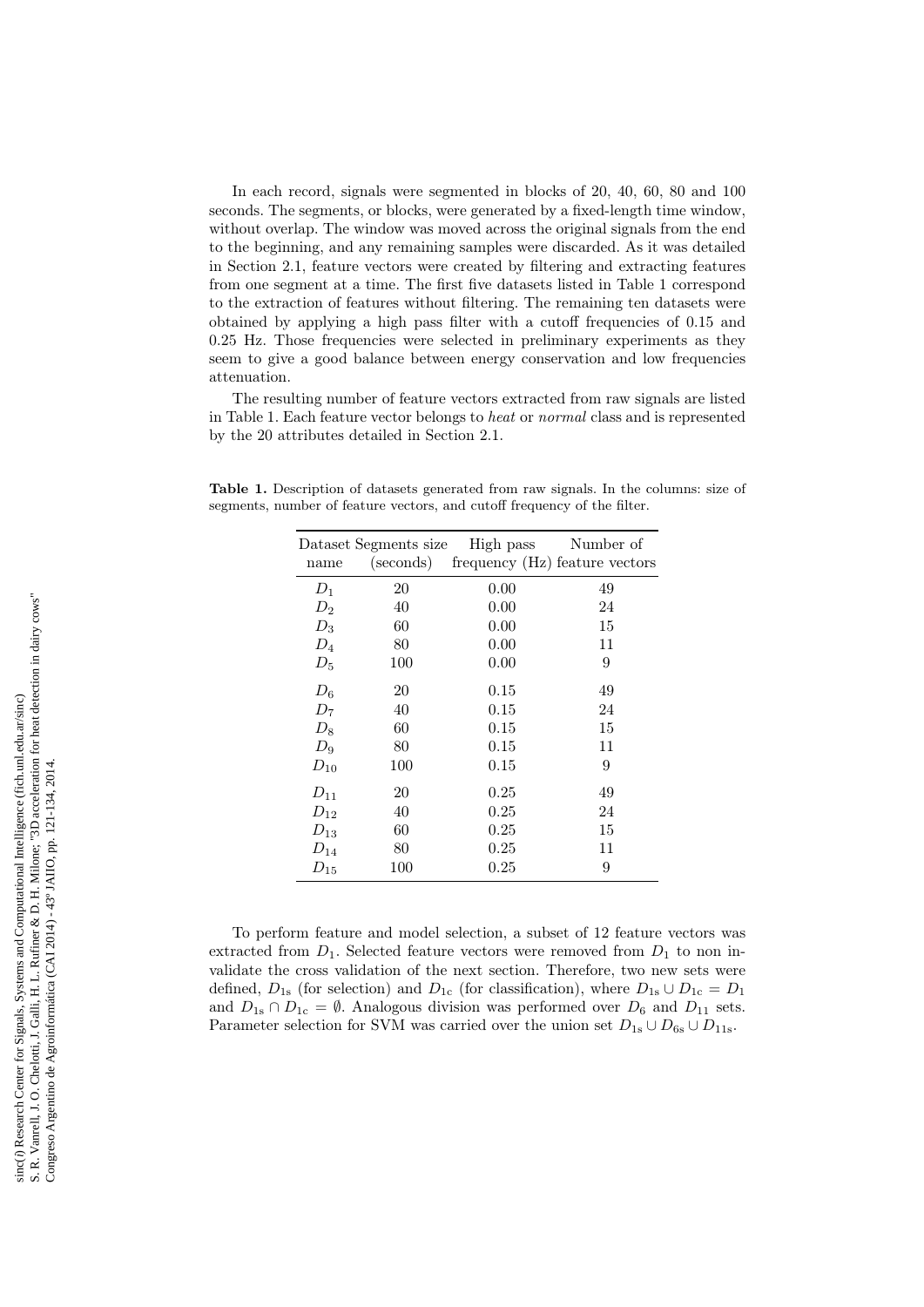### 4 Results and discussion

Because the number of feature vectors in each dataset were small, leave-oneout cross-validation was applied. In leave-one-out cross-validation the number of folds was fixed to the number of feature vectors in the dataset. In each iteration, one feature vector was used for testing and the remaining feature vectors were used for training the classifier. The test results were collected and averaged over all folds [21]. Performance of classifiers was measured by counting the proportion of correctly predicted feature vectors in the unseen test dataset. That is, the classifier accuracy.

As it was introduced at the end of Section 2.1, a feature selection was carried on. The selected attributes were: total maximum  $(\text{max}_{t})$  in  $D_{1s}$ , up energy  $(\text{ene}_{u})$ in  $D_{6s}$  and east amplitude (amp<sub>e</sub>) in  $D_{11s}$ . During classification we compared the performance of using all attributes and only the 3 selected. Datasets that contain all features will be named as  $D_{\text{Af}}$ , and datasets that contain only the 3 selected as  $D_{3f}$ .

### 4.1 Detection results

Classification accuracy for the proposed classifiers is shown in Fig. 5. Top plot corresponds to MLP, the middle to SVM and the bottom one to DT. Labels on horizontal axis represent the conditions under each dataset was created. For example, a dataset created by segments of 40 seconds and a filtering frequency of 0.15 Hz is shown as the seventh pair of columns, from left to right. White bars are the result of using all the features and grey bars correspond to accuracy classification using only the selected attributes  $(max_t, ene_u$  and  $amp_e)$ .

Results for MLP (Fig.  $5(a)$ ) using all features are analyzed first. Accuracy achieved over datasets created without filtering  $(D_1 - D_5)$  improves as the length of segments gets reduced. The best result is obtained over the dataset  $D_2$ , that corresponds to segments of 40 seconds length. Classification accuracy on datasets created by filtering at  $0.15$  Hz  $(D_6-D_{10})$  improves as the length of segments is increased. Thus, short segments are preferred for non-filtered signals, and large segments for filtered signals. The reason behind these results is related to the attributes that contribute more to the final decision. Recalling feature selection, total maximum (a local attribute) was selected for non-filtered signals  $(D_{1s})$ , and up energy (a global measure) was selected for filtered signals at 0.15 Hz  $(D_{6s})$ . Local attributes are attenuated during filtering process and that explain the apparently opposed results. Finally, accuracy achieved on datasets created by 0.25 Hz filtering frequency  $(D_{11}$  to  $D_{15}$ ) are not influenced by the length of the segments. Because all discriminatory information, that improve results over datasets  $D_1$  to  $D_{10}$ , is no longer available after the 0.25 Hz filtering, in  $D_{11}$  to  $D_{15}$ . Better results are expected for MLP using selected attributes (max<sub>t</sub>, ene<sub>u</sub> and  $amp_e$ ), because least and relevant features tend to generalize better than using all features. An improvement can be seen for the datasets that correspond to 0.15 Hz filtering and short segments ( $\leq 60$  s).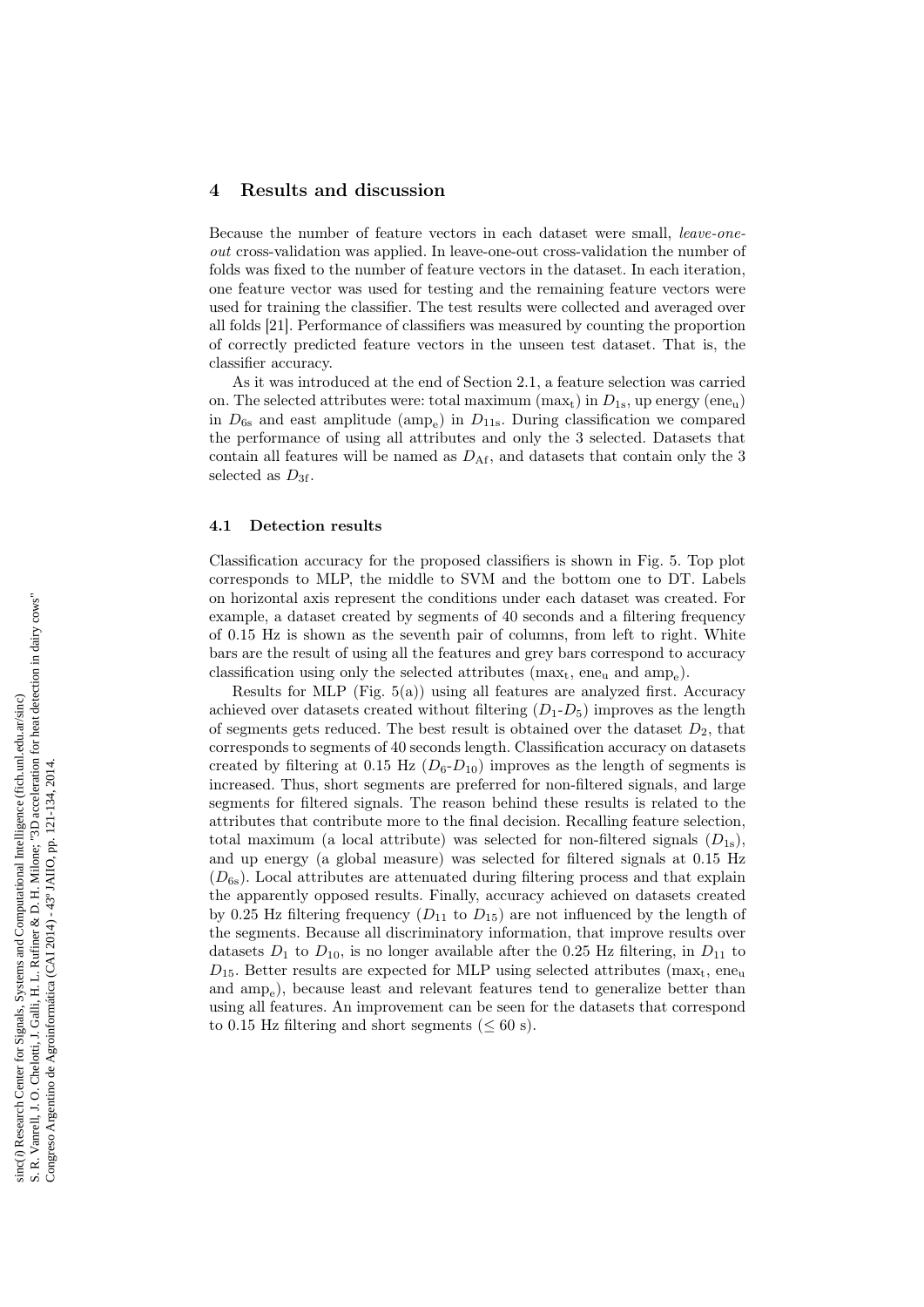

Fig. 5. Classification accuracy for (a) MLP, (b) SVM and (c) DT. Labels on horizontal axis correspond to the conditions under each dataset was created (size of segments and filtering frequency). White bars were obtained using all the features and gray bars using selected attributes ( $\max_t$ , ene<sub>u</sub> and  $\text{amp}_e$ ).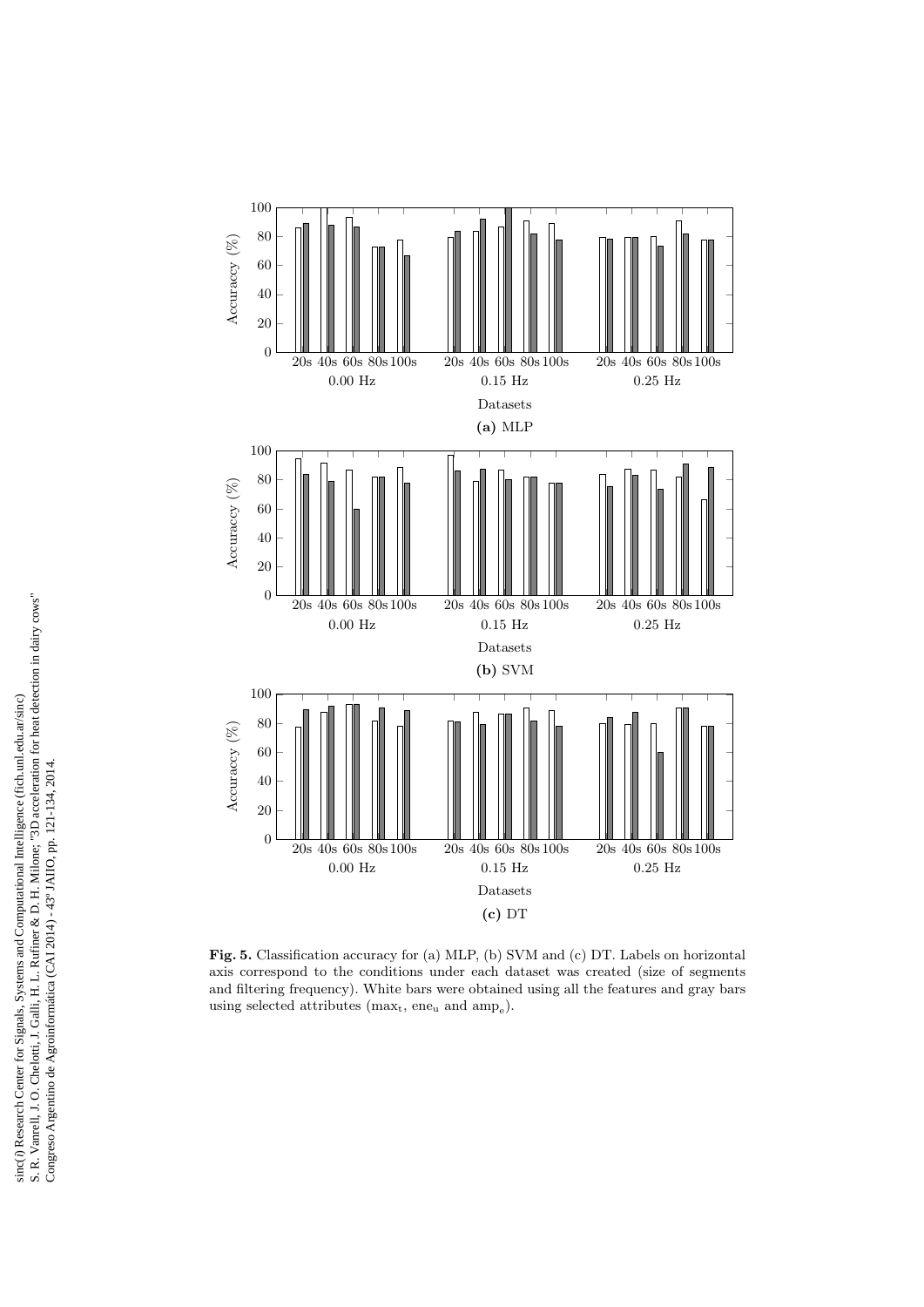Obtained results using all features and SVM (Fig. 5(b)) were better for short segments, under any filtering condition. This tendency could be influenced by the difficulty to generalize when just a few feature vectors are in the training dataset (the number of feature vectors decreases as length of segments increases). In general, classification using only the selected features show poorer or similar results. The SVM classifier is more immune to irrelevant features, thus, eliminating them do not change the results. Instead, if an important feature is dropped out the performance of the classifier will be reduced. Best result for SVM corresponds to 20 seconds segments, 0.15 Hz filter cutoff and all features.

Classification accuracy for DT (Fig.  $5(c)$ ) show results that are reasonably good in almost all datasets, above 77% and reaching a 93% in the best situation. Over datasets created without filtering, a peak is observed on 60 seconds segments and all features. Using only selected features the results improve in the five datasets, and a unique feature is used to build the trees  $(max<sub>t</sub>)$ . The improvements seen on trees built after feature selection are explained by the reduction of the number of possible architectures, a fact that simplify the search. Trees created for datasets corresponding to 0.15 and 0.25 Hz give results that are similar or poorer than previously analyzed.

The analysis of the architecture of trees shows that, for datasets in  $D_{\rm Af}$ corresponding to 20 seconds segments, trees look like the one in Fig.  $6(a)$ . It is a tree of 7 nodes, 3 non-terminal and 4 terminal (2 for heat and 2 for normal). Threshold values for decisions are given in non-terminal nodes. The remaining trees created (over  $D_{\text{Af}}$  and  $D_{3f}$ ) consist of the simplest tree, 1 root node and 2 terminal nodes (1 for each class). An example of such trees is shown in Fig. 6(b). In these simplest trees, the selected feature was total maximum (16 of 27 times). Without feature selection (over  $D_{\text{Af}}$ ) the selected feature was north energy (5 of 15 times). DT architecture is interesting as it gives some clues about the classification problem. The classification with only one feature shows that the classes can be distinguish in a simple way. However, it is not always the same feature in the root node. Unexpectedly, north features get that position 10 of 15 times (over  $D_{\text{Af}}$ ). Results of classification with trees reveal that minimum and standard deviation are not important attributes to discriminate between classes. An unexpected situation was the absence of features that came from vertical direction, since events with vertical acceleration like mounts are only seen during heat. Total and north direction result as the more relevant ones.

#### 4.2 Best configuration

The influence of segment size was not always the same when all results are compared. Nevertheless, segments of 40 s and without filtering have lead to good results using any classifier. The results over this dataset are summarized in Table 2, for all classifiers, over  $D_{\text{Af}}$  and  $D_{3f}$ . MLP and SVM achieved better results without feature selection, being MLP the best. Instead, DT results were improved after feature selection, followed by MLP. Finally, better results under almost any conditions were achieved with MLP, followed by the performance of DT. SVM showed high variance results, lowering its confidence.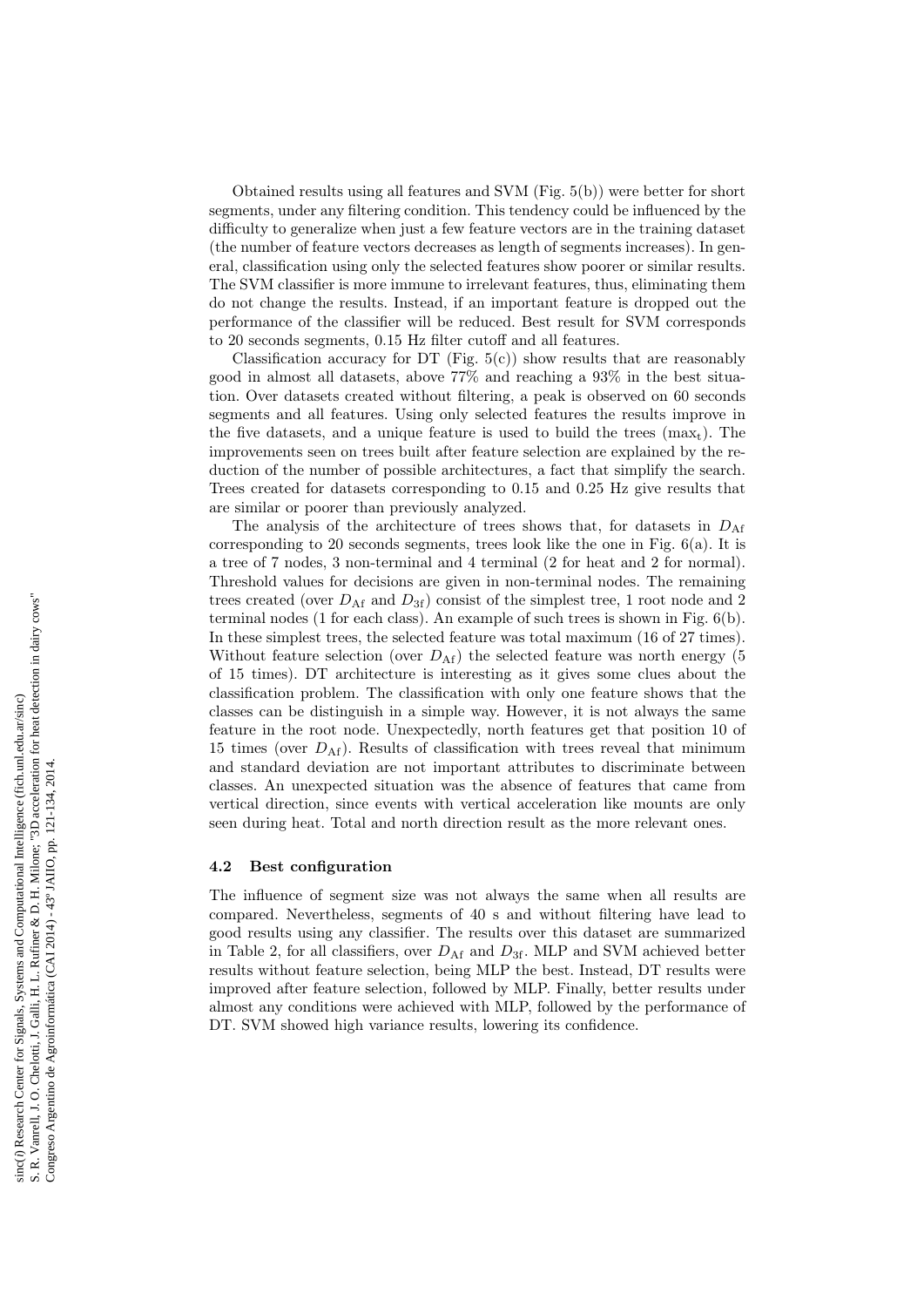

Fig. 6. Two examples of trained decision trees. Left tree correspond to  $D_6$  and right tree to  $D_3$ , using all attributes.

Table 2. Comparative accuracy between classifiers with and without feature selection in  $D_2$  (segments of 40 s, without filtering).

|                     |      | MLP $(\%)$ SVM $(\%)$ DT $(\%)$ |      |
|---------------------|------|---------------------------------|------|
| All attributes      | 100  | 91.6                            | 87.5 |
| Selected attributes | 87.5 | 79.1                            | 91.6 |

# 5 Conclusions

A novel approach for heat detection was presented. This is based on commonly used classifiers and simple attributes extracted from acceleration data. The strategy involves two stages, feature extraction —where feature vectors are obtained from filtered and segmented data— and classification —where feature vectors are identified as heat or normal. Results have shown promising levels of detection, turning the proposal into a feasible method for practical applications. To our knowledge this is the first time that accelerations are used in an automatic system of heat recognition. Moreover, previous reported results using non-invasive methods have shown lower accuracy. Our method achieved levels of accuracy that are between 93% and 100%, and it has several advantages: data is gathered in a practical and not invasive way, hardware has low cost, data can be processed in seconds, and an expert can focus only on those cows that are marked as in heat.

Future work will involve the analysis of longer records and the optimization of adjustable parameters of the system.

Acknowledgments. The authors would like to thank Marcelo Larripa, Alejandra Planisich and Martín Quinteros from Facultad de Ciencias Agrarias, Uni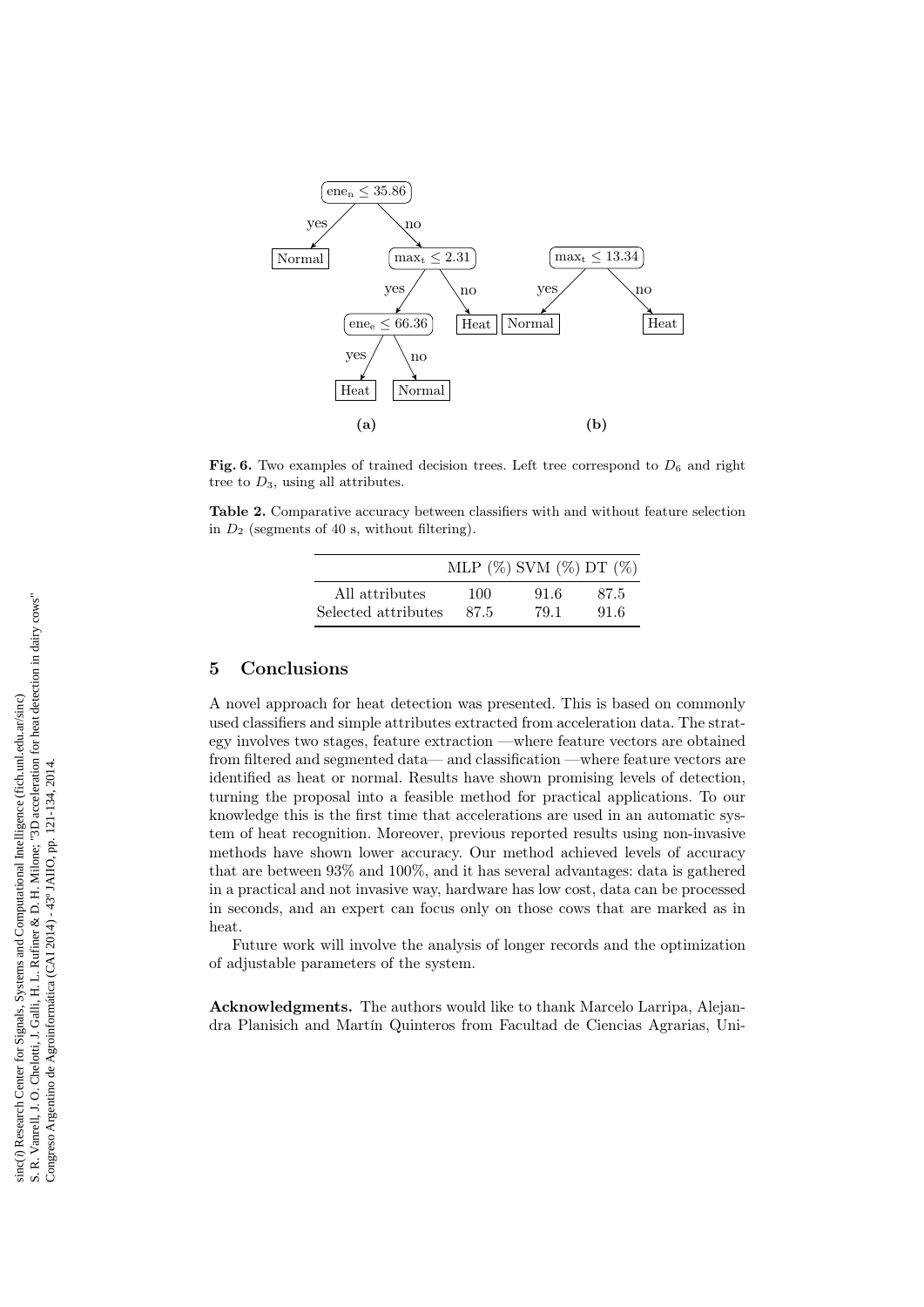versidad Nacional de Rosario for their assistance in animal management and gathering data. This work has been funded by Agencia Nacional de Promoción Científica y Tecnológica, Universidad Nacional del Litoral and Universidad Nacional de Rosario, under Projects PICT 2011-2440, PACT CAID 2011 "Señales, Sistemas e Inteligencia Computacional", CAID 2011-525 and 2013-AGR216.

### References

- 1. Gray, H.G., Varner, M.A.: Signs of estrus and improving detection of estrus in cattle. Fact Sheet IRM 6, West Virginia University (1984)
- 2. Firk, R., Stamer, E., Junge, W., Krieter, J.: Automation of oestrus detection in dairy cows: a review. Livestock Production Science 75(3) (2002) 219–232
- 3. Jónsson, R., Blanke, M., Poulsen, N.K., Caponetti, F., Højsgaard, S.: Oestrus detection in dairy cows from activity and lying data using on-line individual models. Computers and Electronics in Agriculture  $76(1)$  (2011) 6–15
- 4. Parkka, J., Ermes, M., Korpipaa, P., Mantyjarvi, J., Peltola, J., Korhonen, I.: Activity classification using realistic data from wearable sensors. IEEE Transactions on Information Technology in Biomedicine 10(1) (2006) 119–128
- 5. Gyllensten, I., Bonomi, A.: Identifying types of physical activity with a single accelerometer: Evaluating laboratory-trained algorithms in daily life. IEEE Transactions on Biomedical Engineering 58(9) (2011) 2656–2663
- 6. Milone, D., Rufiner, H., Galli, J., Laca, E., Cangiano, C.: Computational method for segmentation and classification of ingestive sounds in sheep. Computers and Electronics in Agriculture 65(2) (2009) 228–237
- 7. Milone, D.H., Galli, J.R., Cangiano, C.A., Rufiner, H.L., Laca, E.A.: Automatic recognition of ingestive sounds of cattle based on hidden markov models. Computers and Electronics in Agriculture 87 (2012) 51–55
- 8. Hamalainen, W., Jarvinen, M., Martiskainen, P., Mononen, J.: Jerk-based feature extraction for robust activity recognition from acceleration data. In: 11th International Conference on Intelligent Systems Design and Applications (ISDA). (November 2011) 831–836
- 9. Nathan, R., Spiegel, O., Fortmann-Roe, S., Harel, R., Wikelski, M., Getz, W.M.: Using tri-axial acceleration data to identify behavioral modes of free-ranging animals: general concepts and tools illustrated for griffon vultures. The Journal of Experimental Biology 215(6) (2012) 986–996
- 10. Martiskainen, P., Järvinen, M., Skön, J.P., Tiirikainen, J., Kolehmainen, M., Mononen, J.: Cow behaviour pattern recognition using a three-dimensional accelerometer and support vector machines. Applied Animal Behaviour Science 119(1–2) (2009) 32–38
- 11. Fordham, D.P., McCarthy, T.T., Rowlinson, P.: An evaluation of milk temperature measurement for detecting oestrus in dairy cattle. II variations in body and milk temperature associated with oestrus. Veterinary Research Communications 11(4) (1987) 381–391
- 12. Reiss, A., Hendeby, G., Stricker, D.: A competitive approach for human activity recognition on smartphones. In: ESANN 2013, ESANN (2013) 455–460
- 13. Hall, M., Frank, E., Holmes, G., Pfahringer, B., Reutemann, P., Witten, I.H.: The WEKA data mining software: An update. SIGKDD Explor. Newsl. 11(1) (2009) 10–18